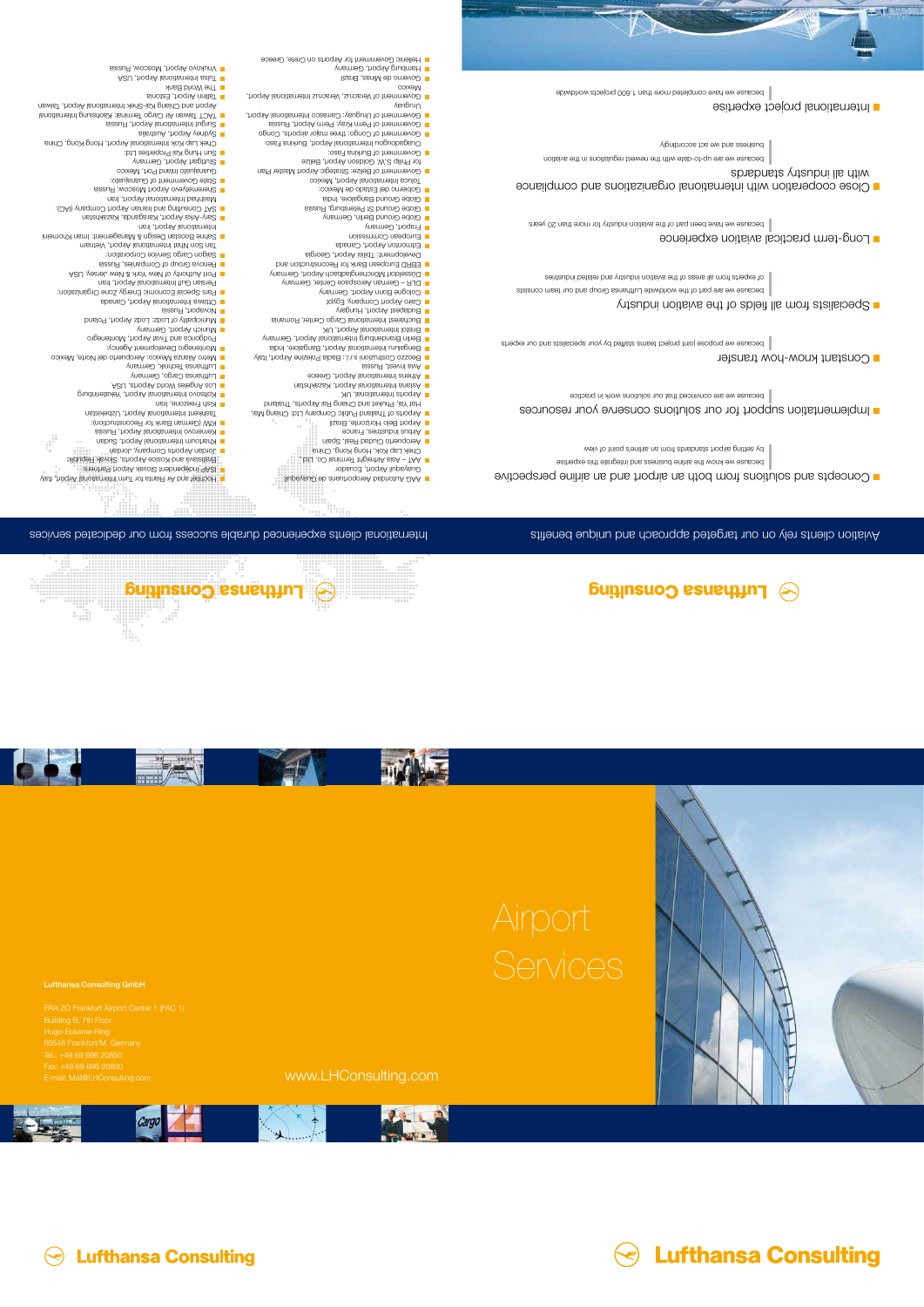- Guayaquil Airport, Ecuador
- **AAT** Asia Airfreight Terminal Co. Ltd. Chek Lap Kok, Hong Kong, China
- **Aeropuerto Ciudad Real, Spain**
- **Airbus Industries, France**
- **Airport Belo Horizonte, Brazil**
- **Airports of Thailand Public Company Ltd: Chiang Mai,** Hat Yai, Phuket and Chiang Rai Airports, Thailand

**PERSON** 

199 m

- **Airports International, UK**
- **Astana International Airport, Kazakhstan**
- Athens International Airport, Greece
- **Avia Invest, Russia**

۰.

- **Beozzo Costruzioni s.r.l.: Badia Polezine Airport, Italy**
- **Bengaluru International Airport, Bangalore, India**
- **Berlin Brandenburg International Airport, Germany**
- **Bristol International Airport, UK**
- **Bucharest International Cargo Center, Romania**
- **Budapest Airport, Hungary**
- Cairo Airport Company, Egypt
- Cologne Bonn Airport, Germany
- **DLR** German Aerospace Center, Germany
- Düsseldorf Mönchengladbach Airport, Germany
- **EBRD European Bank for Reconstruction and** Development: Tbilisi Airport, Georgia
- **Edmonton Airport, Canada**
- **European Commission**
- Fraport, Germany
- Globe Ground Berlin, Germany
- **Globe Ground St Petersburg, Russia**
- **Globe Ground Bangalore, India** Gobierno del Estado de Mexico:
- Toluca International Airport, Mexico
- Government of Belize: Strategic Airport Master Plan for Philip S.W. Goldson Airport, Belize
- Government of Burkina Faso: Ouagadougou International Airport, Burkina Faso
- Government of Congo: three major airports, Congo
- Government of Perm Kray: Perm Airport, Russia
- Government of Uruguay: Carrasco International Airport, Uruguay
- Government of Veracruz, Veracruz International Airport, Mexico
- Governo de Minas, Brazil
- **Hamburg Airport, Germany**
- **Hellenic Government for Airports on Crete, Greece**

#### **Close cooperation with international organizations and compliance** with all industry standards

|                             | nja,<br>.<br>------------                                                |
|-----------------------------|--------------------------------------------------------------------------|
|                             | tanina <sub>man</sub>                                                    |
|                             | <b>E</b> Hochtief and Air Rianta for Turin International Airport, Italy  |
|                             | <b>BEISAP Independent Slovak Airport Partners:</b>                       |
|                             | Bratislava and Kosice Airports, Slovak Republic                          |
| H.                          | Jordan Airports Company, Jordan                                          |
|                             | <b>TIL</b><br>Khartoum International Airport, Sudan<br>m m<br><b>THE</b> |
| $\mathcal{L}_{\mathcal{A}}$ | Kemerovo International Airport, Russia                                   |
| $\Box$                      | KfW (German Bank for Reconstruction):                                    |
|                             | Tashkent International Airport, Uzbekistan                               |
| I.                          | Kish Freezone, Iran                                                      |
| $\mathcal{L}_{\mathcal{A}}$ | Koltsovo International Airport, Yekaterinburg                            |
|                             | Los Angeles World Airports, USA                                          |
|                             | Lufthansa Cargo, Germany                                                 |
|                             | <b>Lufthansa Technik, Germany</b>                                        |
| $\mathcal{L}_{\mathcal{A}}$ | Metro Alianza Mexico: Aeropuerto del Norte, Mexico                       |
| $\mathcal{L}^{\mathcal{A}}$ | Montenegro Development Agency:                                           |
|                             | Podgorica and Tivat Airport, Montenegro                                  |
| H.                          | Munich Airport, Germany                                                  |
| <b>In the </b>              | Municipality of Lodz: Lodz Airport, Poland                               |
| H.                          | Novaport, Russia                                                         |
| ш                           | Ottawa International Airport, Canada                                     |
| $\mathcal{L}_{\mathcal{A}}$ | Pars Special Economic Energy Zone Organization:                          |
|                             | Persian Gulf International Airport, Iran                                 |
| H.                          | Port Authority of New York & New Jersey, USA                             |
| <b>The Co</b>               | Renova Group of Companies, Russia                                        |
| <b>Tale</b>                 | Saigon Cargo Service Corporation:                                        |
|                             | Tan Son Nhat International Airport, Vietnam                              |
| H.                          | Sahne Boostan Design & Management: Iman Khomeini                         |
|                             | International Airport, Iran                                              |
|                             | Sary-Arka Airport, Karaganda, Kazakhstan                                 |
| <b>COL</b>                  | SAT Consulting and Iranian Airport Company (IAC):                        |
|                             | Mashhad International Airport, Iran                                      |
|                             | Sheremetyevo Airport Moscow, Russia                                      |
| <b>COL</b>                  | State Government of Guanajuato:                                          |
|                             | Guanajuato Inland Port, Mexico                                           |
|                             | Stuttgart Airport, Germany                                               |
|                             | Sun Hung Kai Properties Ltd:                                             |
|                             | Chek Lap Kok International Airport, Hong Kong, China                     |
| <b>COL</b>                  | Sydney Airport, Australia                                                |
| <b>The Co</b>               | Surgut International Airport, Russia                                     |
|                             | TACT Taiwan Air Cargo Terminal: Kaohsiung International                  |
|                             | Airport and Chiang Kai-Shek International Airport, Taiwan                |
| $\mathcal{L}^{\mathcal{A}}$ | Tallinn Airport, Estonia                                                 |
|                             | <b>The World Bank</b>                                                    |
|                             | Tulsa International Airport, USA                                         |
|                             | Vnukovo Airport, Moscow, Russia                                          |
|                             |                                                                          |

#### International clients experienced durable success from our dedicated services

because we know the airline business and integrate this expertise by setting airport standards from an airline's point of view

#### Implementation support for our solutions conserve your resources

because we are convinced that our solutions work in practice

#### **Constant know-how transfer**

because we propose joint project teams staffed by your specialists and our experts

#### Specialists from all fields of the aviation industry

because we are part of the worldwide Lufthansa Group and our team consists of experts from all areas of the aviation industry and related industries

#### **Long-term practical aviation experience**

because we have been part of the aviation industry for more than 20 years

because we are up-to-date with the newest regulations in the aviation business and we act accordingly

#### International project expertise

because we have completed more than 1.600 projects worldwide



## **Lufthansa Consulting**



#### Aviation clients rely on our targeted approach and unique benefits

#### Concepts and solutions from both an airport and an airline perspective **AAG Autoridad Aeroportuaris de Guayaquil**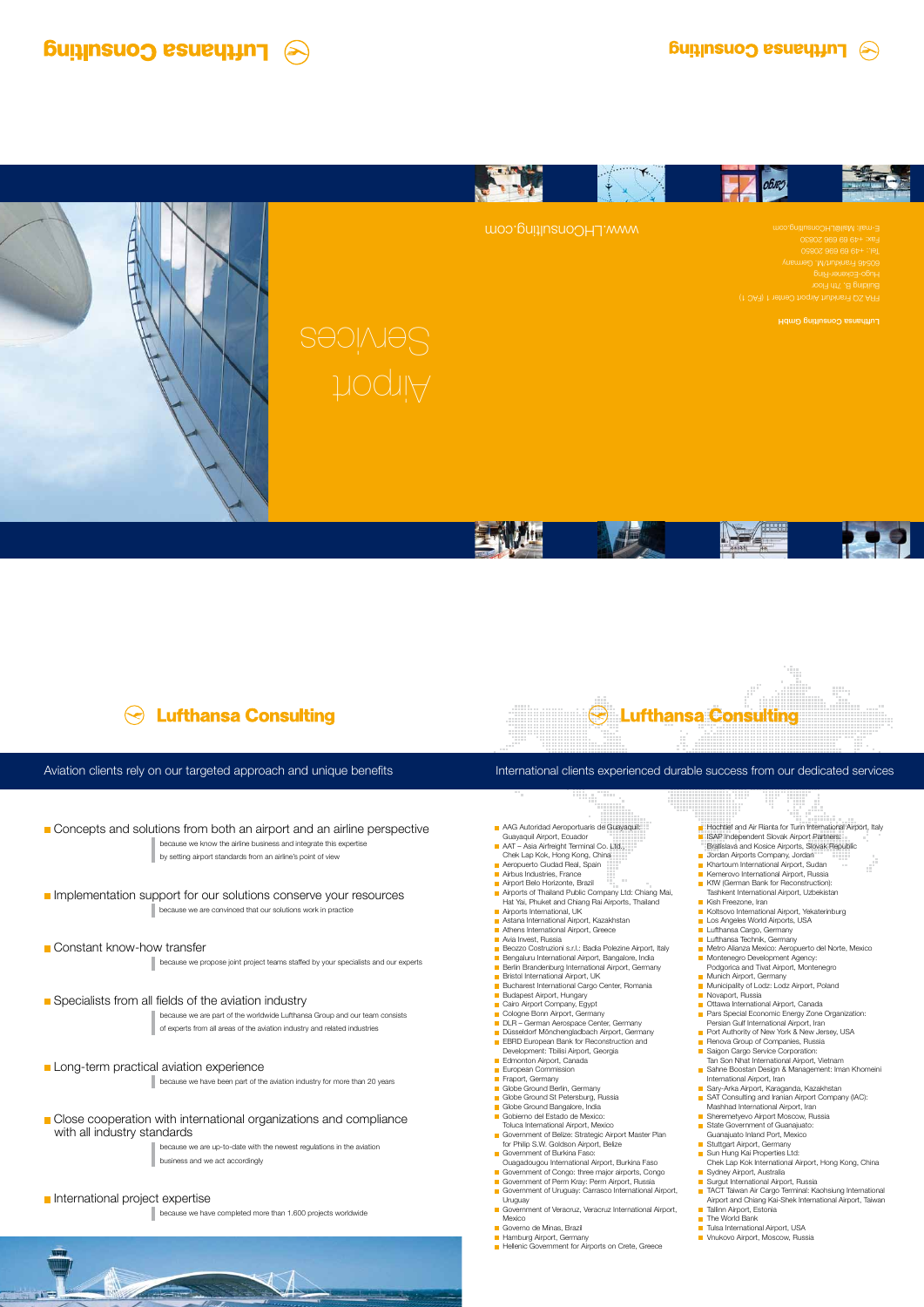# Airport Services

**Lufthansa Consulting** 

 $\left(\rightleftarrow)$ 

#### **Airport Management**

- **Airport Strategy**
- **COrganizational Development (CAA/Airport)**
- **Business Planning and Financial Planning**
- **Cost Optimization and Revenue Enhancement**

#### **Airport Planning**

- **Master Planning**
- **Terminal Planning**
- **Capacity Analysis**
- **T** Technical Infrastructure Planning
- **Airport City/Industrial Zone**

#### **Airport Privatization**

- **Bid Management**
- Concession Development
- **Financial Assessment and Valuation**
- **Investment Management**
- **Economic Impact Analysis**
- **Business Planning**

#### **Airport Business Development**

- **Air Service Development/Airline Marketing**
- Non-Aeronautical Revenues Strategy
- **Car Parking Optimization**
- **Business Diversification Concepts**
- **Due Diligence**

#### **Airport Operations**

- **D** Operational Planning
- **Process Assessment and Optimization**
- Ground Handling Start-Up
- Resource Management
- **Airport Safety and Security**

#### **Cargo**

- **Cargo Warehouse Planning**
- **Cargo City Planning**
- Free Economic Zone
- **Cargo Logistics**

#### **Analysis and Forecasts**

- Route and Network Development
- Route Profitability Analysis
- **Market Potential Analysis**
- **Aviation Trend Analysis**
- **Air Traffic Forecast**

#### **Airport Service Quality**

- **Airport Service Quality Concept**
- **Quality Assessment and Enhancement**
- **Customer Service Program**
-